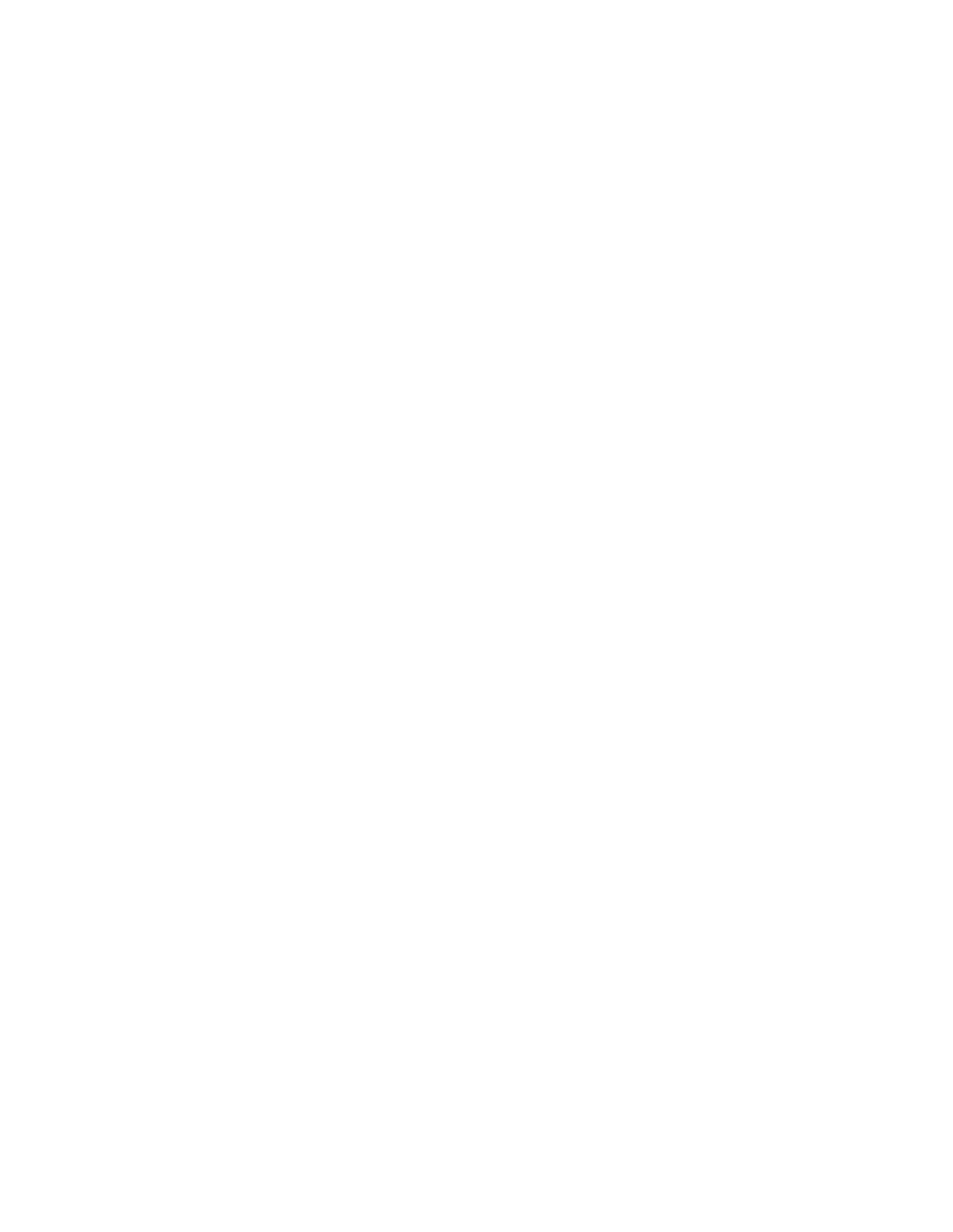\* Daycare opt